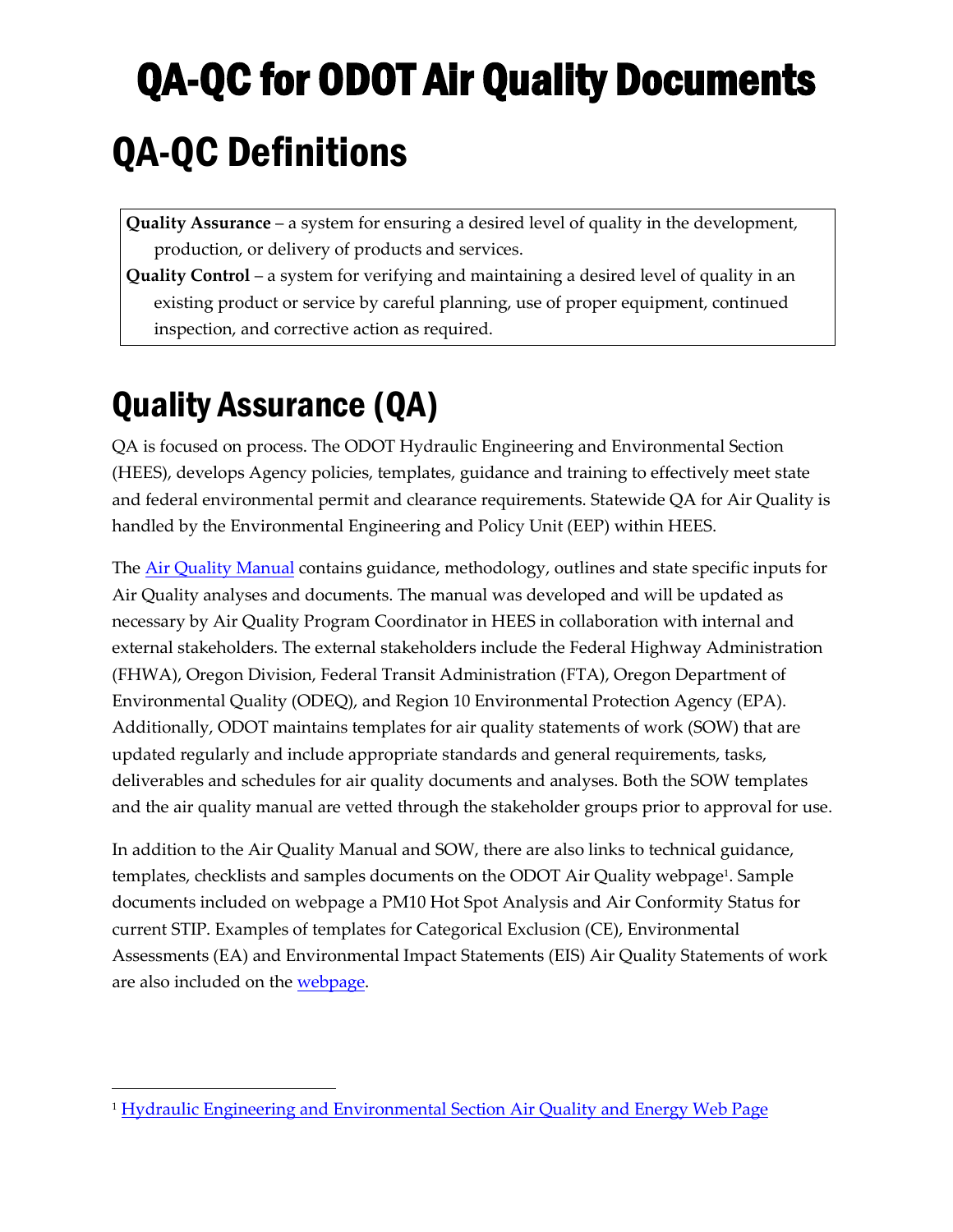Air Quality Specialists in HEES offer training to regional offices on request. National training is available through FHWA and EPA on transportation air quality modeling and transportation conformity. The main models used in transportation air quality work are USEPA Motor Vehicle Emission Simulator (MOVES) (emission model), CAL3QHC (screening dispersion model), AERMOD (dispersion) and ICE (construction emissions). More details about these models including manuals, guidance and executables are found at the following weblinks:

[Conformity Training](https://www.fhwa.dot.gov/Environment/air_quality/conformity/training/) (FHWA)

[MOVES Training Sessions](https://www.epa.gov/moves/moves-training-sessions) (EPA)

[Air Quality Dispersion Modeling](https://www.epa.gov/scram/air-quality-dispersion-modeling) (EPA)

[FHWA Infrastructure Carbon Estimator \(ICE\) Final Report and User's Guide](https://www.fhwa.dot.gov/environment/sustainability/energy/tools/carbon_estimator/)

# Quality Control (QC)

QC is focused on the product. ODOT QC is an outcome-driven process and all Regions operate under its own Tech Center QC Plan of which environmental is only one component. QC plans may vary among Regions as a consequence of differences in geography, workload, however, environmental documents of record are standardized across Regions.

The main document products for Air Quality area:

- Quantitative or qualitative Carbon Monoxide (CO) hot spot analysis,
- Qualitative particulate matter of less than or equal to 10 micrometers in diameter (PM10) and particulate matter less than or equal to 2.5 micrometers in diameter  $(PM<sub>2.5</sub>)$  analysis,
- Qualitative or quantitative Mobile Source Air Toxics (MSATs) analysis, and
- Green House Gases (GHGs) emissions and Climate Change documents.

These documents are generated for ODOT Regions by ODOT air quality staff or qualified consultants using ODOT report outlines and guidance given in the Air Quality Manual and checklists. The quality of the air quality document begins with the expertise of the individual writing the document and the accuracy of the information contained within it. The following are standard QC practices to ensure that only qualified individuals write air quality documents and conduct air quality analysis that use appropriate data (traffic data or model inputs), and that QC is adaptively managed. Local government projects should follow ODOT's air quality procedures when their projects are federally funded.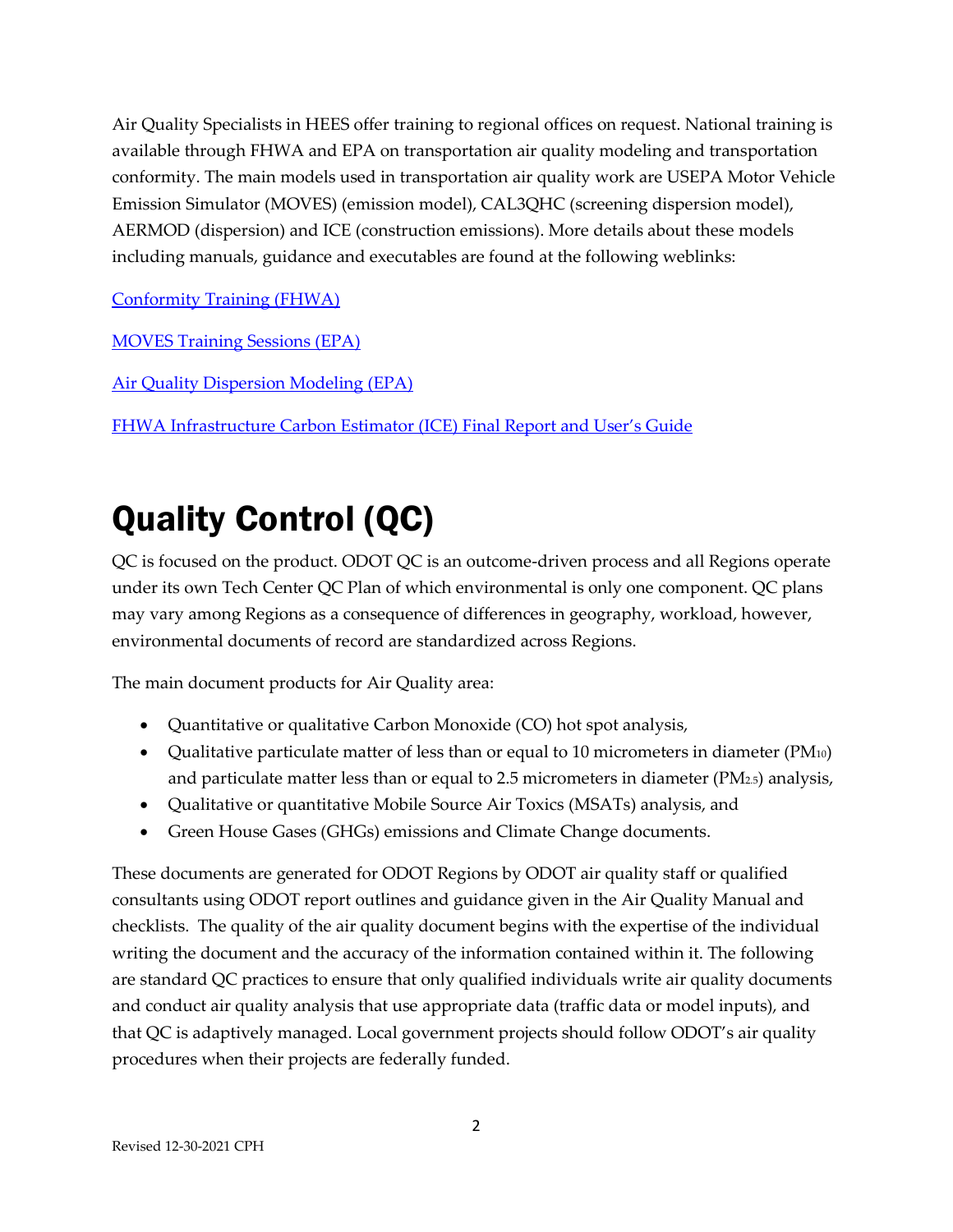## Personnel

ODOT staff who conduct air quality modeling and write air quality documents are required to have ODOT-defined degree/experience and EPA and/or FHWA training as described below.

*Degree/Experience:* Air analysts must have at a minimum a bachelor's degree in environmental engineering, atmospheric sciences, transportation engineering or a closely related field or be a registered professional engineer in civil, environmental, or closely related field. In addition, the analyst must have a minimum of four years of experience in research, analysis, and performing complex air quality modeling for transportation projects. The reviewer must have recent experience in conducting and reviewing air quality analyses. If the project work involves an EA or higher, the analyst and reviewer must have experience working on transportation projects requiring National Environmental Policy Act (NEPA) documentation at the level of an EA or higher.

Additionally, the analyst and reviewers should have extensive knowledge of the National Ambient Air Quality Standards (NAAQS), transportation air dispersion models, various air pollutants and air toxics, and experience in both qualitative and quantitative (mesoscale and microscale) analysis. For example, for conformity, the consultant should understand applicability, pollutants of concern, frequency of conformity, consultation requirements, quantitative analysis criteria, procedures and modeling related to transportation conformity.

*Training:* The analyst and reviewer must have attended a formal classroom training for USEPA Motor Vehicle Emission Simulator ("MOVES") with project level and county level analysis (no older than MOVES2010) with EPA or FHWA. Analyst and reviewer must have used the MOVES model at project or county level on multiple projects within the past 5 years or have relevant experience in quantitative CO, MSAT, GHG, PM10 or PM2.5 emissions analyses. The analyst must have formal training or mentorship and prior experience on the dispersion models used (CAL3QHC or AERMOD).

It is preferred that the consultant have training in the most recent version of MOVES.

ODOT air quality analysts receive in-house training as issues arise. Training occurs at team meeting and one-on-one.

## Air Quality Analyses and Documents

The analyst is required to determine what type of air quality analyses or documentation are required for each project based on location, funding source and project description. Section 4 of the Air Quality Manual briefly reviews the triggers for each type of analysis. The most common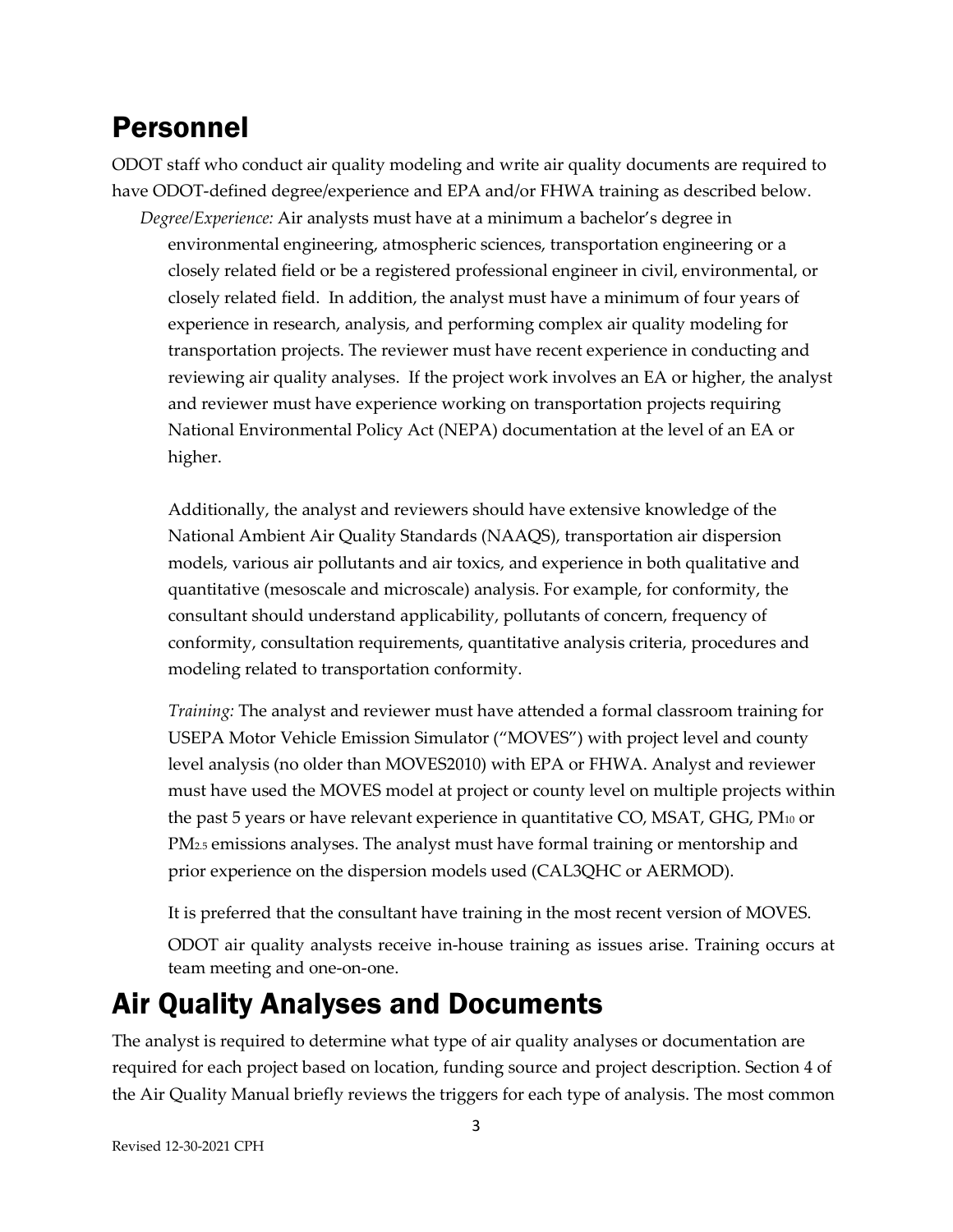analyses are for transportation conformity, MSATS and GHGs. The transportation conformity pollutants of concern include CO, PM10 and PM2.5. Projects in Lane County may also be required to obtain an "Indirect Source Construction Permit". Locations that are subject to transportation conformity are summarized in Section 3 of the Air Quality Manual. The methodologies for each analysis are included in Section 5 of the Air Quality Manual. Section 7 of the Air Quality Manual includes the outlines required for air quality documents.

All federally funded or approved projects in nonattainment and maintenance must show that the project does not cause or contribute to a new hot spot violation of the NAAQs, does not increase the severity and frequency of an existing NAAQs violation or standard and does not delay the timely attainment of NAAQs, transportation control measures or any other regulation. Additionally, the project must be part of a conforming Regional Transportation Plan (RTP), Metropolitan Transportation Improvement Program (MTIP) or Statewide Transportation Improvement Program (STIP). Project funded or approved by FHWA and FTA must satisfy these transportation conformity requirements.

Additionally, for NEPA a MSAT or GHGs quantitative analysis may be needed. The need for air quality analyses should be approved prior to starting the air quality work.

# Quality Standards

*During Design,* the ODOT Air Quality Specialists or Consultant shall:

- 1) Use statement [of work template](https://www.oregon.gov/ODOT/GeoEnvironmental/Pages/Air.aspx) on ODOT website under 'Forms and Templates' prepared by ODOT Air Quality Specialist to ensure that all the necessary steps are followed for the air quality analysis and documentation.
- 2) Once analyses are identified, use Air Quality Manual Appendix C to make traffic data requests. Review traffic data for errors.
- 3) Refer to the Air Quality Manual Section 5 for analysis methodology.
- 4) For CO hot spot analysis obtain emission rate from ODOT Air Quality Specialists. For other emission modeling see correct version of [EPA MOVES](https://www.epa.gov/moves/latest-version-motor-vehicle-emission-simulator-moves) model and have modeling methodology reviewed by ODOT Air Quality Specialist.
- 5) Use EPA's dispersion model CAL3QHC for screening analysis to estimate the 1-hour CO concentrations adjacent to the affected intersections for traffic operations (include ambient background concentrations in the 1-hour results).
- 4 6) In  $PM_{10}$  or  $PM_{2.5}$  areas, Air Quality Specialist will need to collect project information to share at an Inter-agency Consultation to determine if the project is a project of local air quality concern. For PM10 or PM2.5 analysis use AERMOD. Analyst will need formal training of this model. Quantitative PM analyses infrequently occur in Oregon because of low traffic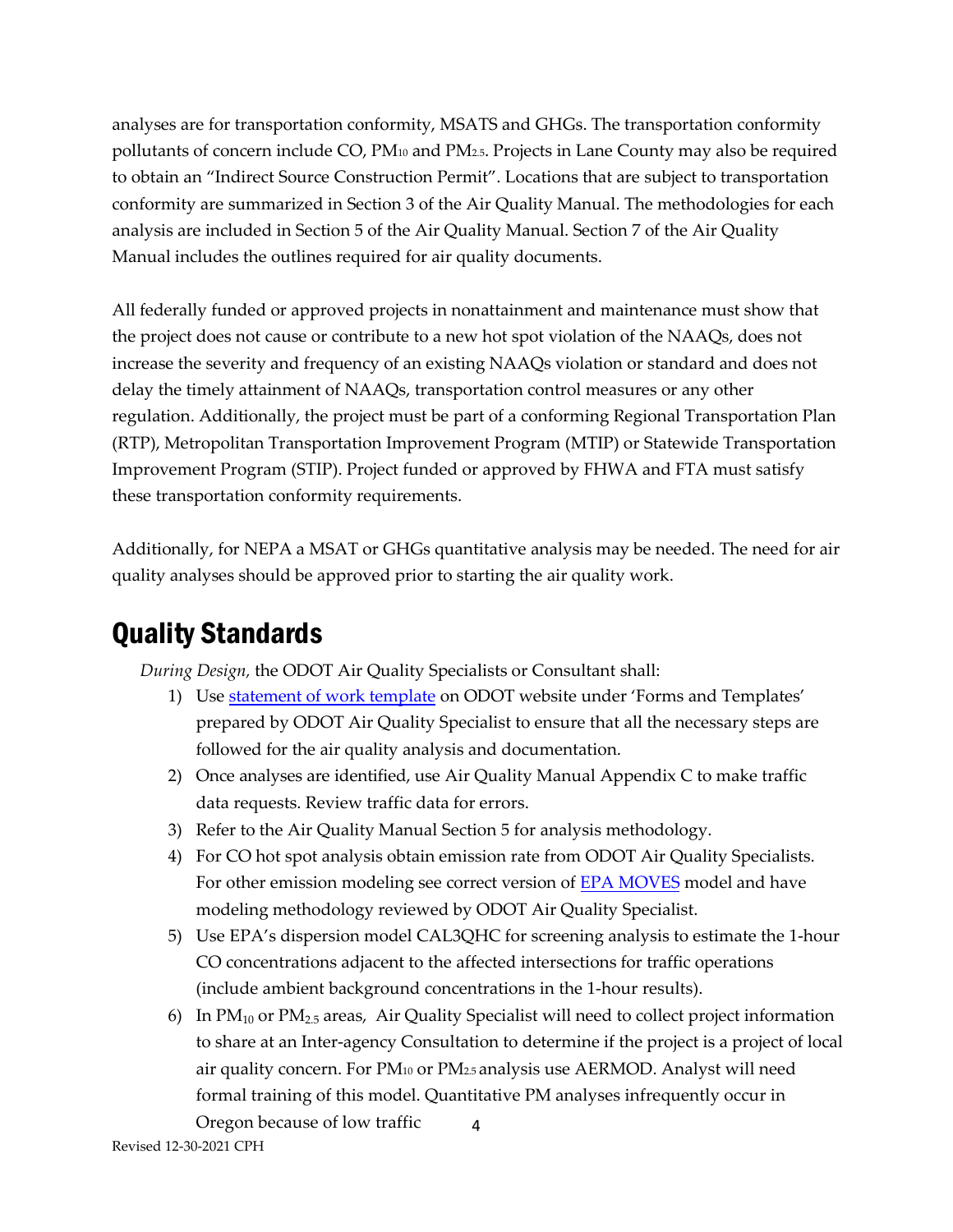volumes in those nonattainment and maintenance areas. If required verify the need with ODOT Air Quality Specialists.

- 8) Use appropriate [EPA modeling guidance](https://www.epa.gov/scram/air-quality-dispersion-modeling-preferred-and-recommended-models) for air quality emissions and dispersion models.
- 9) Analyst must have the required experience with air quality models as given above in the "Personnel Section".
- 10) Use FHWA Interim Guidance for MSAT Analysis and FHWA's Frequently Asked Questions for Conducting Quantitate Mobile Source Air Toxic Analysis for FHWA NEPA documents (December 2016 or current).
- 11) Use ODOT guidance in Air Quality Manual for GHG Analysis and confirm methodology with ODOT Air Quality Specialist, ODOT NEPA Specialist and FHWA prior to conducting quantitative GHG analysis. This guidance is in the process of being updated, so check with ODOT Air Quality Specialist.
- 12) Verify if Lane County project will need an Indirect Source Construction Permit.
- 13) Use Microsoft Word and Microsoft Excel to process data.
- 14) Rely on project-related information from the Regional Environmental Coordinator (REC), traffic engineers and designers.
- 15) Rely on modeling inputs provided by ODOT, DEQ or other Agency for MOVES.

*During Review,* the ODOT Air Quality Specialists or Consultant shall:

- 1) Compare the outlines provided in the Air Quality Manual: Section 7 and Air Quality Checklists location on **ODOT** Air Quality Webpage to ensure analysis is sufficiently documented.
- 2) Compare final document with Project Scope of Work (SOW) for air quality to ensure that all air quality tasks in SOW have been completed.
- 3) Conduct reality check on traffic data provided. (Does vehicle miles traveled (VMT) really triple between no build and build?)
- 4) Verify that the traffic data provided by traffic engineer was used in the modeling files and summarized in report tables.
- 5) Review modeling analysis to ensure all steps of preprocessing and post processing were done correctly. Ensure that the Air Quality report adequately describes all the pre-processing and post-processing steps. All modeling input and output files should be provided electronically for reviewer as well as index table describing all electronic project files.
- 6) Review modeling coordinates in the dispersion model to ensure they reflect sources and receptors for existing, no build and build conditions.
- 7) Ensure input and output modeling files match the numbers presented in the report.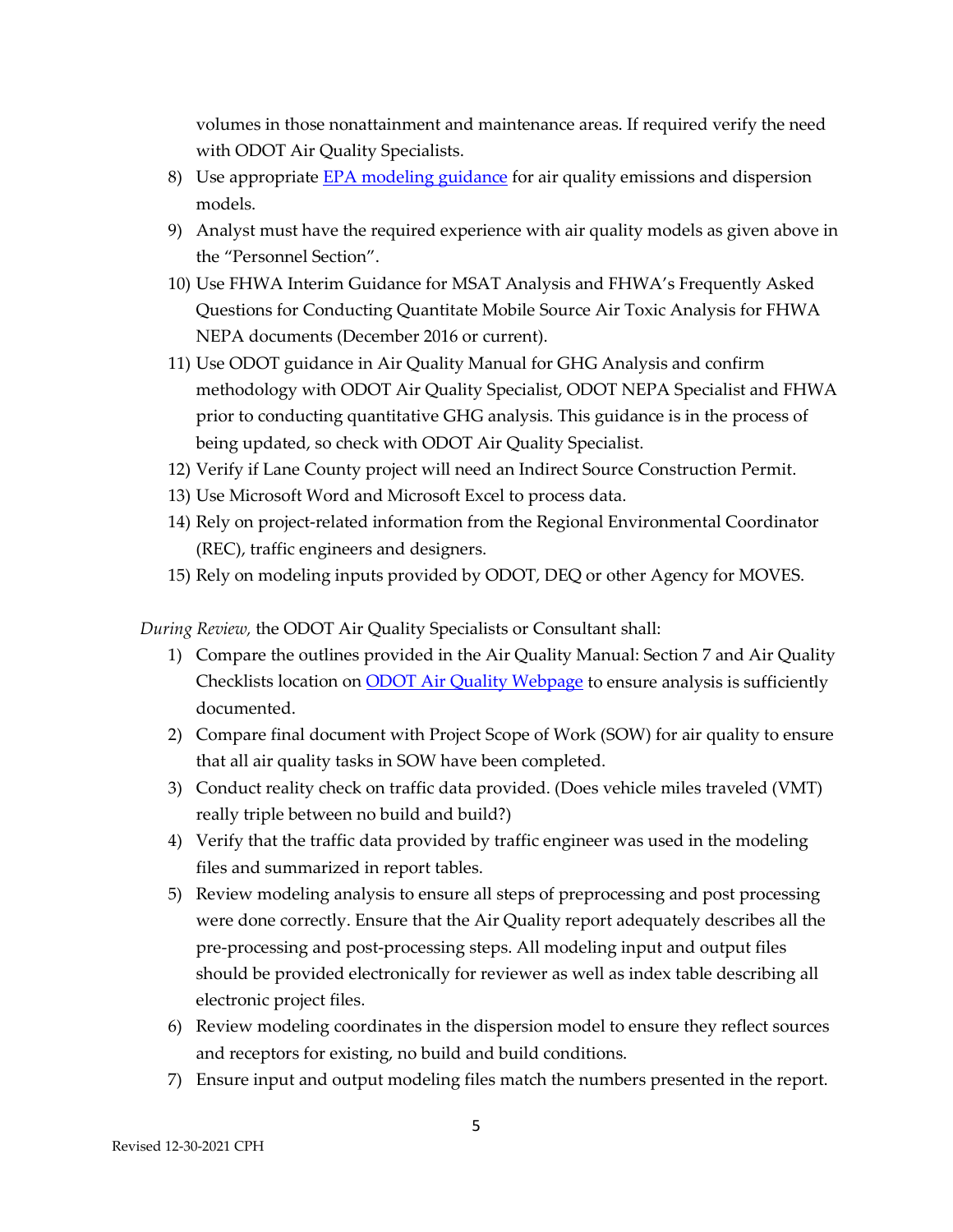8) Review emission results to ensure emission trends make sense and the differences between alternatives are reasonable with regards to design changes.

*Reviewers:* Only HEES or Region 1 Air Quality Specialists review both internally and externally produced air quality documents. Reviewers ensure that the document is complete, logical and well-written.

#### Corrective Action

- *1)* Air Quality Staff are encouraged to address template concerns and suggest improvements to the HEES Air Quality Program Coordinator. Changes to templates are discussed at Air Quality Team meetings.
- *2)* At any step in the document review process, reviewers may provide constructive comments to the originators of the document and require document revisions if necessary for completeness, clarity and accurateness.

### Project Milestones

*Preliminary Plans:* Air Quality documents are generally completed as part of NEPA and occur in or prior to the Preliminary Plans.

- *Final Plans:* Air Quality documentation is due by the Final Plans and is part of the CE Closeout Documentation Package.
- *Plan, Specification and Estimates:* In Lane County, if an Indirect Source Construction Permit is required, it must be in hand prior to the final Plan, Specifications, and Estimate (PS&E) date. The project cannot proceed until the ISCP is acquired.

### Document Storage & Retention

*ProjectWise:* Air Quality Staff must store electronic versions of Air Quality documents in ProjectWise, ODOT's data management system for projects.

*Region Files:* Supporting information for project air quality documents may be stored in Region & HEES environmental files following Region & HEES storage processes.

explains each file names accompanying the electronic submission. The agency/consultant Revised 12-30-2021 CPH An electronic copy of the air quality report(s) and modeling files (if applicable) must be provided to ODOT's Hydraulic Engineering and Environmental Section and the Regional Office for preliminary and final review. The draft and final reports should be accompanied by the Air Quality QC Checklist. For all quantitative analyses electronic files must be submitted for emission and dispersion model input and output files, databases, and spreadsheets used for model input, traffic data and design data. An index should be provided in report which